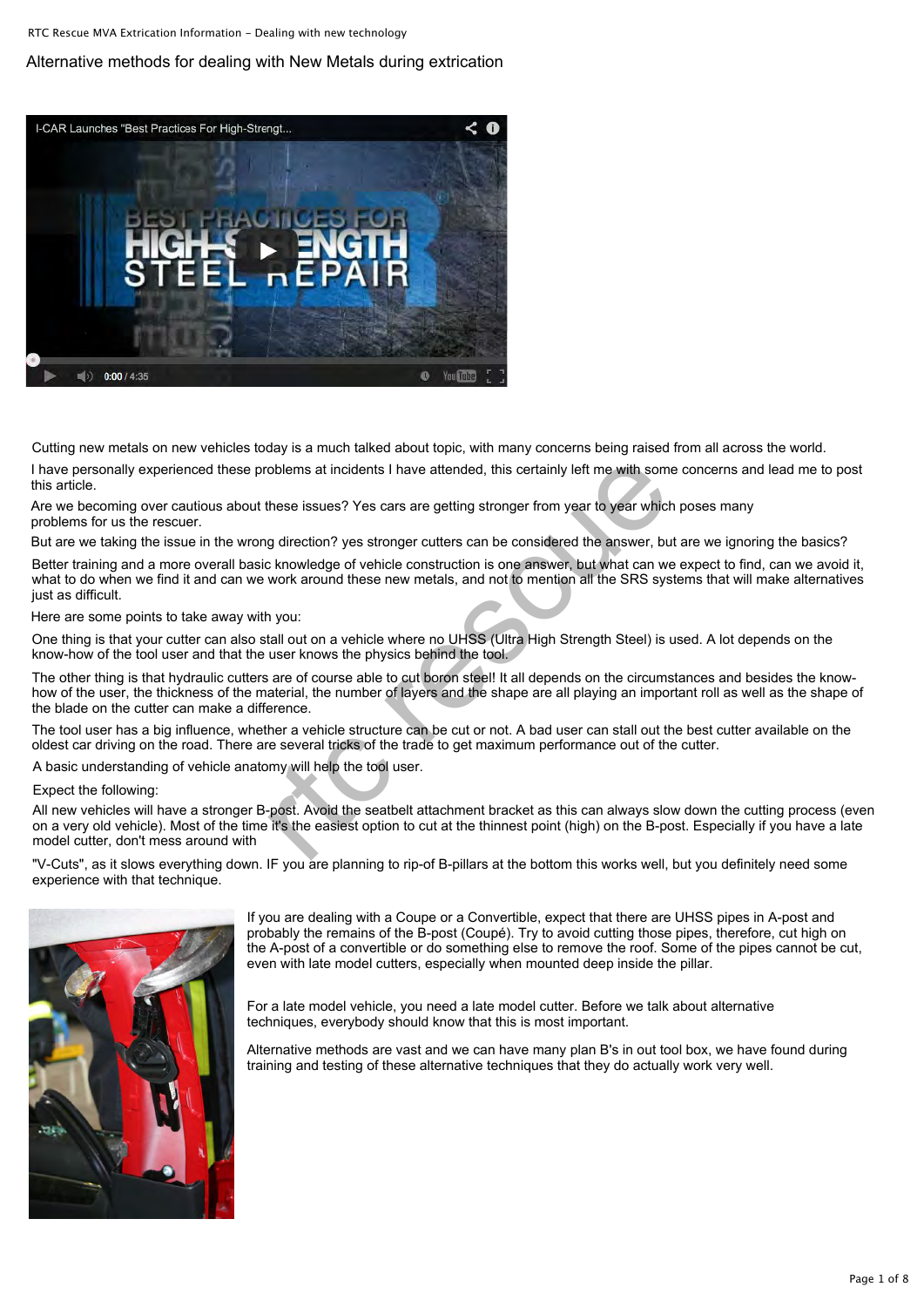



In the old days and for some this may still be the case, when we only had Combi tools on our trucks we always carried out a B-post rip as this was easier than trying to cut the post off, but as we progressed with dedicated cutters we now tend to primarily cut the B-post off at the base.

But due to the new hardened metals and sheer size of some B-posts at the base this technique is now not so achievable, so we have to go back to ripping the B-post by spreading and tearing the hardened metals of their welds, or simply by just tearing the metal, we may not be able to cut it but it will tear.



On the left you can see a Brand new Mercedes we were unable to cut the base of the B-post, even after trying as you can see it remained solid.

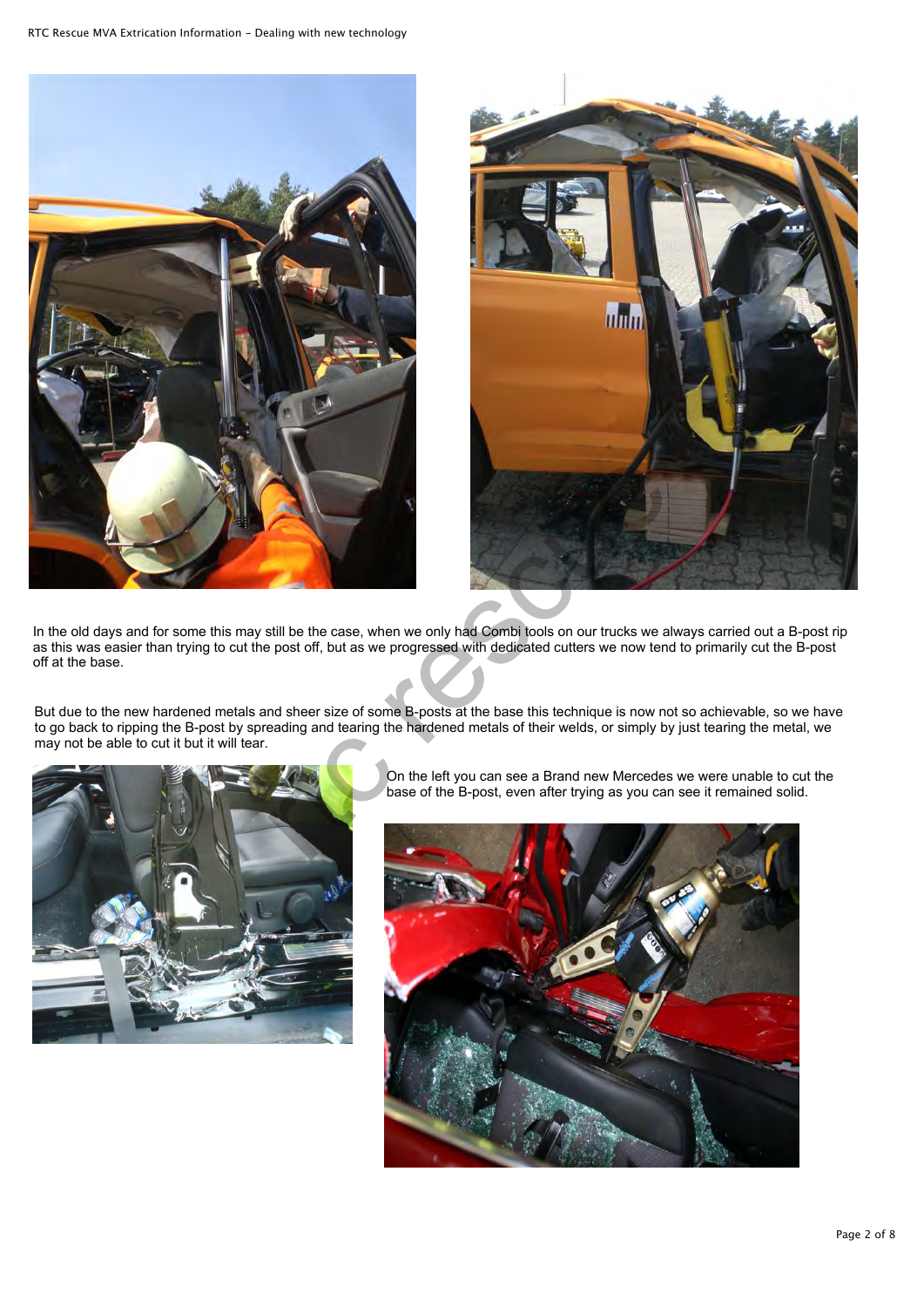

These cuts were carried out on new cars with UHSS components, as you can see ripping the B-post was successful.

As you can see in the next picture it was possible to ram the A-post and roof apart on a convertible.



Or alternatively the use of dedicated spreaders worked just as well.

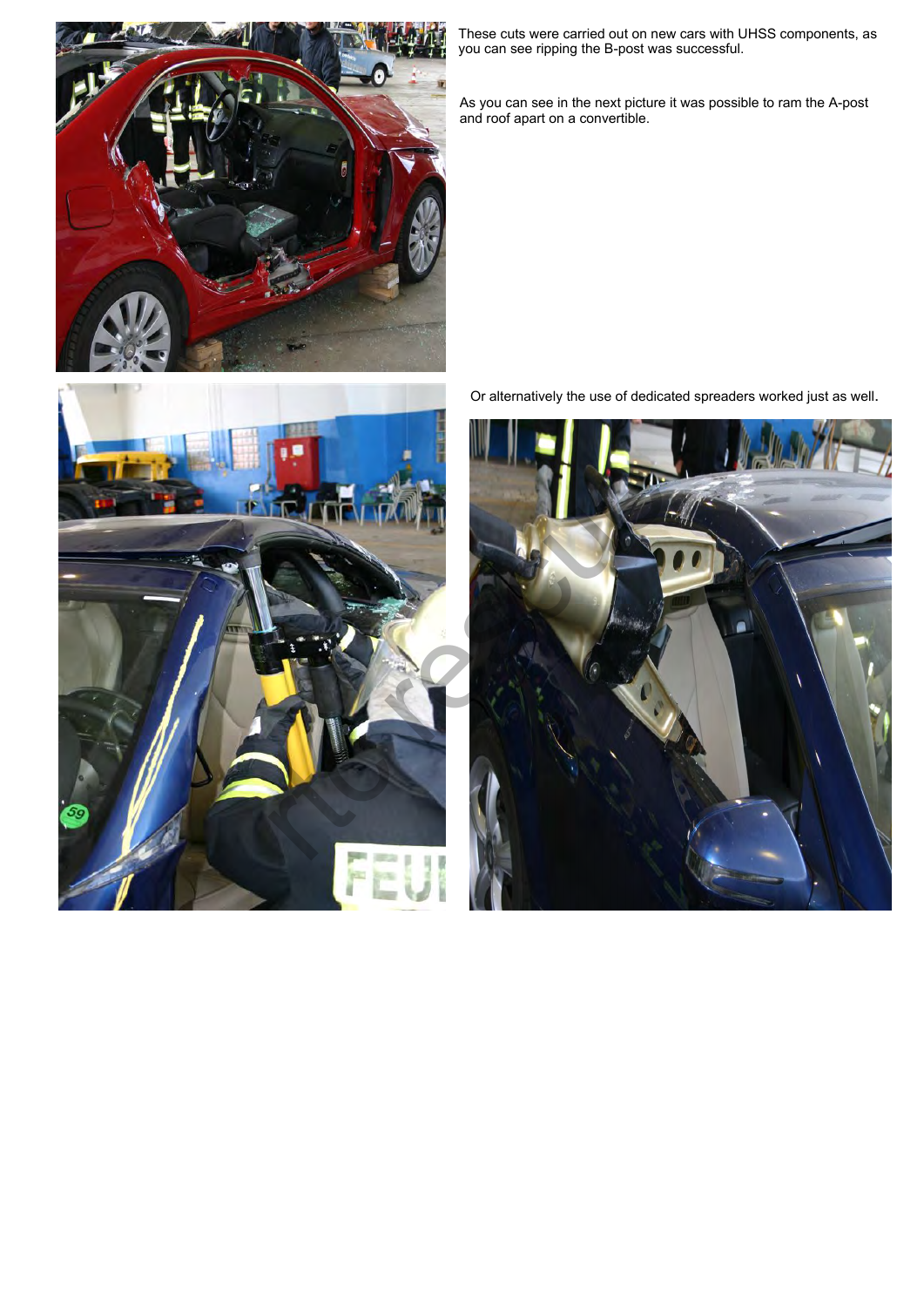

Another method is the tent technique, which does not create maximum space, but where we are unable to cut the roof posts we can give ourselves that bit extra space to work with.

This technique involves ramming or spreading from the rear seat or parcel shelf depending on the vehicle construction and pushing the rear header rail upward to form a tent like shape in the roof, this may give you that extra bit of room to remove the casualty out the back of the vehicle, it doesn't create the best amount of space but when the other options have run out this may just be acceptable.

In the following picture you can see during some training just how effective ramming the roof off the B-post can be, we over rammed here just to see what the end result would be.